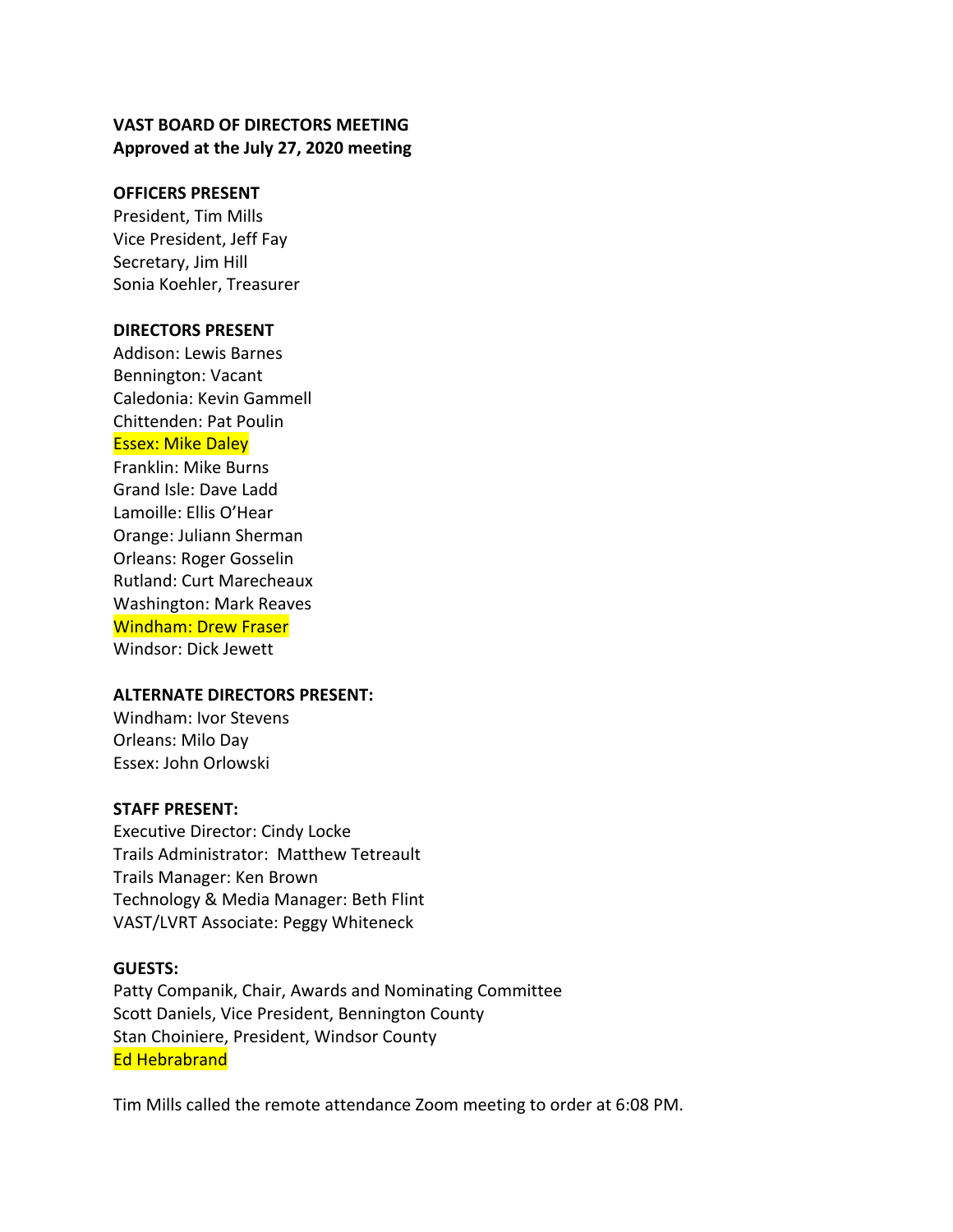## **Approval of Agenda MOTION:**

Curt Marechaux moved and Mark Reaves seconded approval of the agenda as circulated. *Motion carried.*

# **Secretary's Report**

Corrections were noted for the meeting date (May 26, not April 26) and the spelling of Director Ellis O'Hear's surname. Roger Gosselin raised the question about how much discussion detail to include in the minutes. It was agreed that minutes should include discussion highlights as they relate to Board decisions.

# **MOTION:**

Mark Reaves moved and Dave Ladd seconded that the minutes be approved with the noted corrections. *Motion carried.*

# **Treasurer's Report**

Treasurer Sonia Koehler noted that the financials show income above expenses resulting from a low snow season and disruptions from Covid 19. There was a question about whether the PPP money VAST has received from the state to assist in the Covid pandemic is a grant or a loan. Cindy Locke responded that we can expect this to be a grant, as our financial advisors have indicated we have followed all state requirements for PPP loan forgiveness.

# **MOTION:**

Lewis Barnes moved and Mark Reaves seconded that the treasurer's report be accepted. *Motion carried.*

# **Tabled Items**

TMA Status, Caledonia County

# **MOTION:**

Mark Reaves moved and Lewis Barnes seconded that this item be un-tabled for Board discussion at today's meeting. *Motion carried.*

Cindy reported that VAST has still not received word from the Caledonia County club on their outstanding TMAs despite repeated offers of assistance and attempts to communicate with club officers. Outstanding TMAs from the club total \$35,000. Cindy also noted there are outstanding TMAS from several other clubs, for a total of \$54,890, including the largest portion from Caledonia, but she expressed a high degree of confidence that the other clubs will come in. Ken Gammell said that club officers claim they sent in the TMAs, but Cindy asserted that the VAST office has *not* received the outstanding TMAs. It was also noted that the club has never resolved outstanding issues with TMAs from the prior season. In his role as Director for Caledonia County, Ken Gammell was asked to actively assist in resolving this year's impasse with the club.

# **MOTION:**

Mark Reaves moved and Curt Marechaux seconded that the item be tabled again until the July Board meeting. *Motion carried.*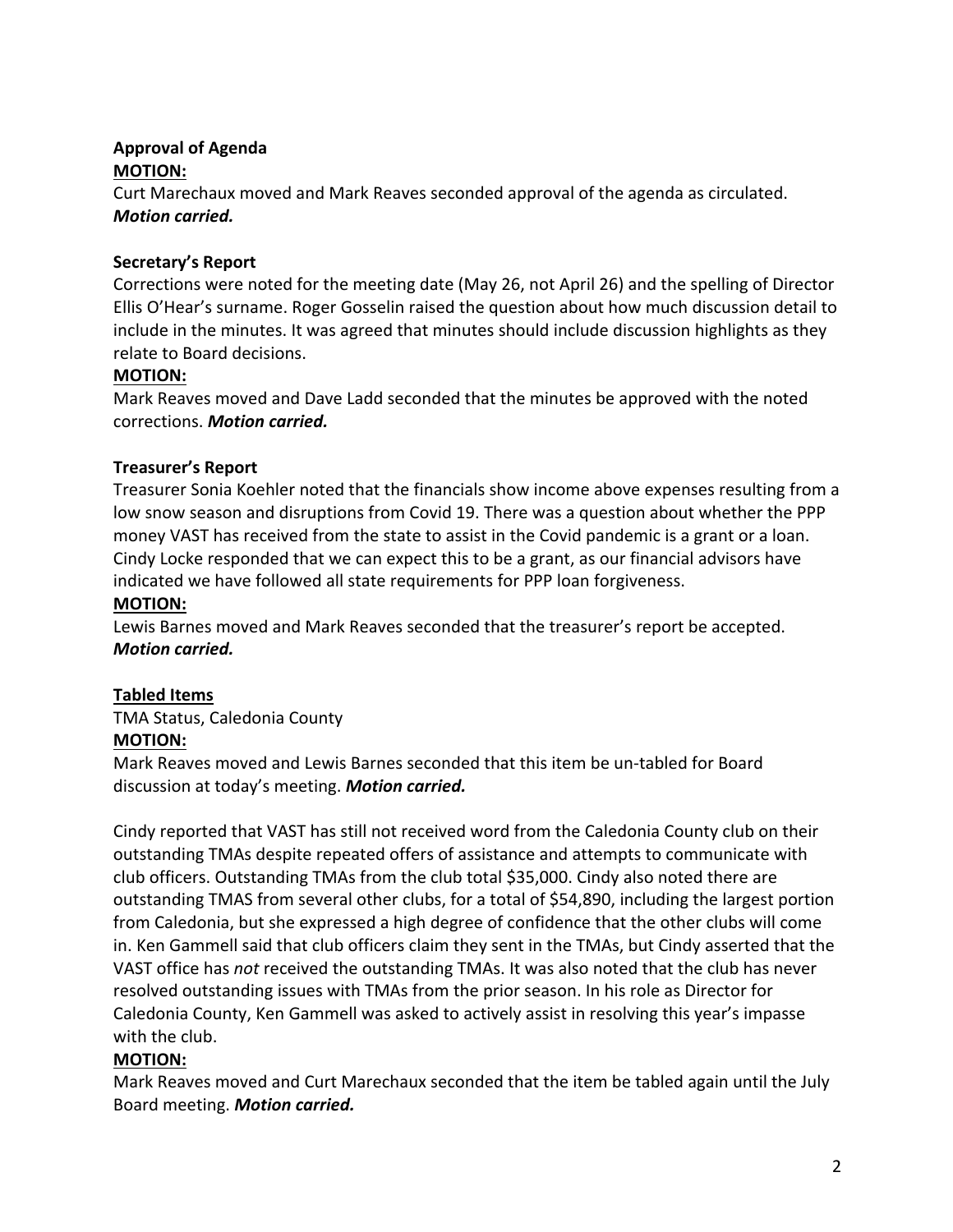## **Consent Calendar**

There is nothing pending.

## **Old Business**

## LVRT Status

Cindy Locke reported that VAST is still waiting for passage of the capital bill to include the funding from the legislature for the state to take over the construction of the LVRT. Ken Brown reported that repair work on the trail in Johnston is underway at an estimated cost of \$10,000, which will be covered by donations already received.

## Long Range Planning Committee Update

Mark Reaves, chairman of the committee, reported that it has been meeting regularly. Zoom meetings with the clubs to present plans for transition to an online ordering system for TMAs have been well attended, with good representation from across the state. Decisions the Board will need to make will include 1) choosing one of the two options for pricing, 2) action on the proposal for rider relief subsidy by VAST, and 3) how to handle club assignments in online registrations, as Zoom meetings with clubs showed strong feelings on that issue. Cindy will type up a paper on the outstanding issues and send it out to Board members in advance of a July Board vote. She also offered to attend any county meetings to discuss the plan for online transition.

Mark noted that the Planning Committee is also working on plans for the VAST Annual Meeting; grooming contract implementation, pending the Resource Committee's report; and insurance issues, including the need to stabilize costs. Cindy Locke will explore insurance options, including captive insurance.

Cindy Locke reported that an outdoor live gathering is becoming a viable option for the Annual Meeting, as, by September, state guidance may allow for as many as 150-200 people to gather with safe distancing, which would give us the opportunity to have at least one representative from each club. Mark observed that consistency with the Bylaws as relate s to Annual Meeting will also need to be addressed.

## **New Business**

## Resource Committee Update

Board President Tim Mills has appointed the following people to this committee: Ivor Stevens, Ellis O'Hear, and Perry Armstrong. Cindy Locke will staff the committee. The first meeting is scheduled for this month. By way of history for this ad hoc committee, Cindy explained that it is basically a research committee whose work will enable the Board of Directors to make informed decisions about complex or controversial issues.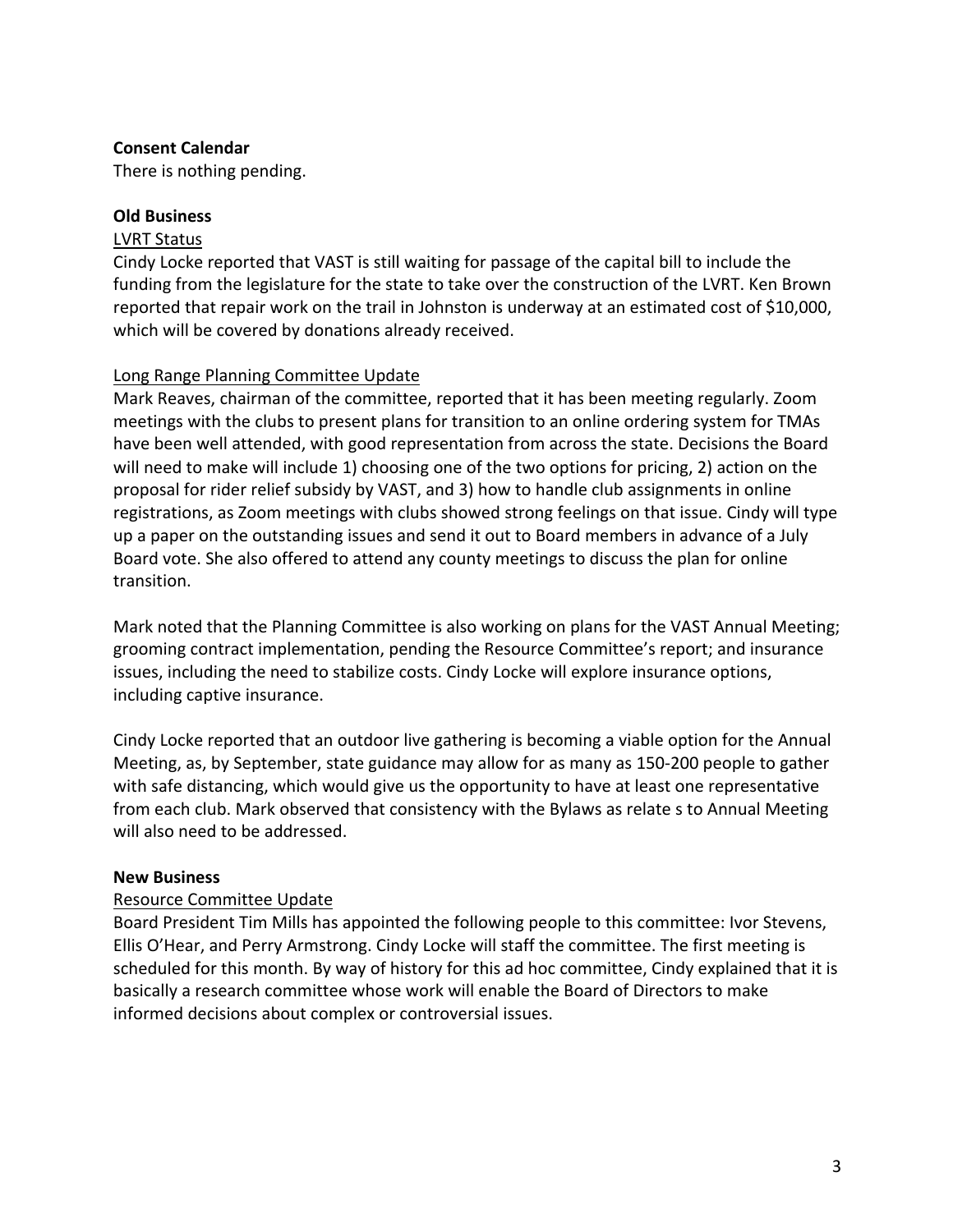# VAST Audit Update

Cindy Locke reported that the audit is almost complete and emphasized that it includes all aspects of VAST operations, including but not limited to financials. She said that, going forward, the audit will be less expensive for VAST once the management of the LVRT is transferred to the state. There was discussion at this meeting about VAST's annual audit of a small number of individual clubs. This year, the club selection, which would normally be done in May, has been on hold because of challenges to clubs from the Covid pandemic's disruption of their activities. We don't yet have a comprehensive system to help all the clubs get up to speed for an audit, and, given the unusual circumstances of this year, it seems unfair to choose clubs to audit without having such a system in place. Juliann Sherman volunteered to work with Cindy to develop a training kit and instructions that are understandable from a club perspective.

## **MOTION:**

Mark Reaves moved and Pat Poulin seconded that VAST suspend the club audit for this year. *Motion carried.*

# Financial Projections and TMA Counts

Financial reports and year-end projections were included in the Board packet. Cindy Locke noted that she is working on a budget for fiscal year 2021 for the Board to address at its July meeting. Given uncertainties related to snow cover and the impact of any future Covid restrictions, the budget projects the same TMA income for the coming year as for the 2020 season.

# Zoom Meetings with Clubs

Although these meetings have been aimed mostly at presenting the rationale and process for a transition to online TMAs, they are also general interest meetings for any questions or concerns clubs might have. They are held on Tuesdays at 5:00 PM. Cindy Locke asked that people email her with any requests for additional dates and times.

## **Staff Reports**

# ED Reports

Looking ahead, Cindy noted that live meetings at the office are still difficult to hold with proper social distancing for Covid prevention. In particular, there isn't room enough to accommodate a socially distanced Board meeting. The office is opening back up for daily hours, with masks available for those who come without them.

Cindy reported that Scott Westlake, Director from Bennington County, had sent her an email resigning from the Board, which he hadn't sent to Board members. The county will need to follow up to vote for a replacement.

Trail Administrator Report Nothing to report.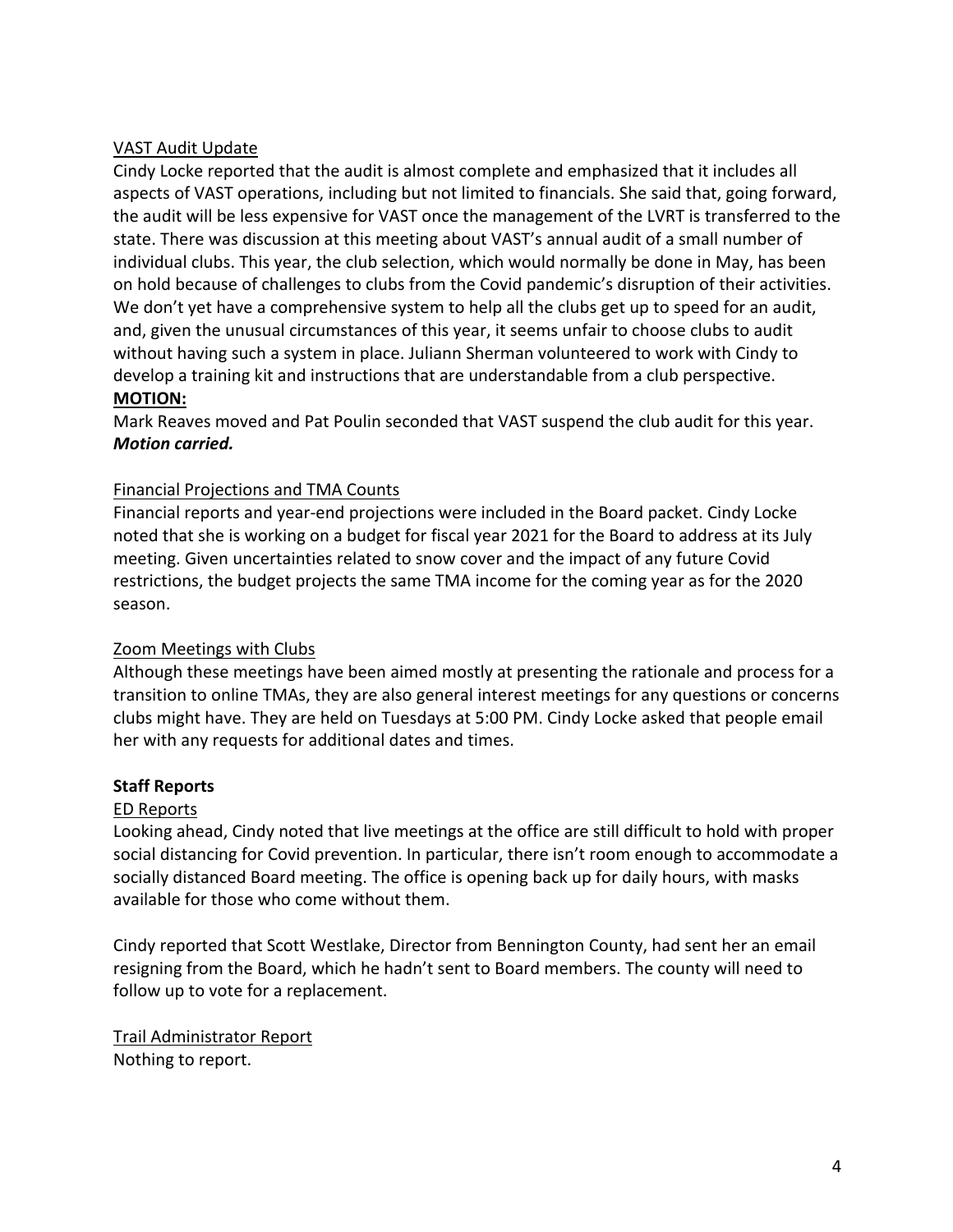LVRT Report Covered earlier in the meeting.

### **Committee and Other Meeting Reports**

Northeast Chapter and USA – Pat Poulin reported that the organization held its Annual Meeting last week, at which officers were elected. Scholarships were also awarded. Planning for the Big East Show and for events in New Hampshire and Massachusetts is proceeding as allowable.

#### VT Snow Trails Conservancy – Jim Hill, VSTC President

Property in Cambridge has been donated to the trail system and will become part of Corridor 7.

### Law Enforcement Committee

The committee met last week and meets as often as twice a month. The committee is focused on snowmobile law enforcement training and on standardizing enforcement and what policing departments charge VAST for that enforcement.

Multiuse Committee This committee is now dormant (not meeting).

# Lamoille Valley Rail Trail Committee

Covered earlier on the meeting.

#### Awards and Nominating –

Chairman Patty Companik said the awards are on track and the next focus will be on developing profiles of the awardees.

#### By-laws and Policy

Chairman Jeff Fay reported that any Bylaws implications for online TMAS will be a focus of future meetings.

Annual Meeting – Cindy Locke Previously covered in the meeting.

Executive Committee – Tim Mills, President Nothing to report at this time.

Finance Committee – Sonia Koehler, Chair Previously covered in the meeting.

Long Range Planning and Organizational Goals – Mark Reaves, chair Previously covered in the meeting.

Resource Committee Previously covered in the meeting.